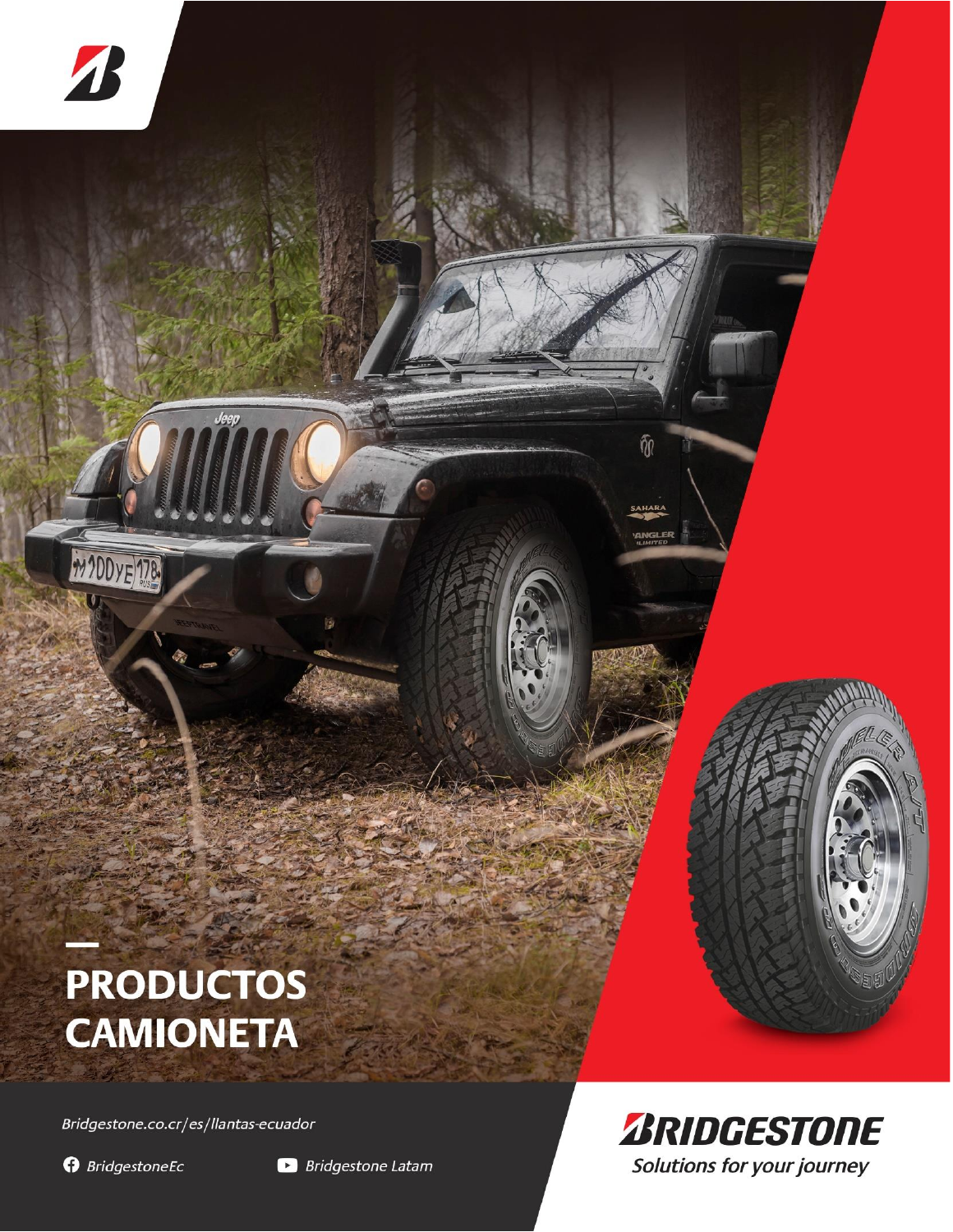## **ZRIDGESTONE**

| <b>SAP Code</b> | <b>Pattern</b>             | <b>Size</b> | <b>SBU</b> | <b>Tire Description</b>                | Ser.Desc.   | $LT-P-T-C$               | <b>RFT/EXT</b>           |
|-----------------|----------------------------|-------------|------------|----------------------------------------|-------------|--------------------------|--------------------------|
| 18090003        | ALENZA 001                 | 235/50R19   | <b>LTR</b> | 235/50R19 99W ALENZA 001               | 99W         | $\blacksquare$           |                          |
| 17262003        | ALENZA A/S 02              | 275/60R20   | <b>LTR</b> | P275/60R20 115S ALENZA A/S 02          | <b>115S</b> | P                        | $\sim$                   |
| 10983003        | <b>DUELER A/T REVO 2</b>   | 235/75R15   | <b>LTR</b> | LT235/75R15 110/107S DUELER A/T REVO 2 | 110/107S    | LT.                      |                          |
| 14834005        | <b>DUELER A/T REVO 2</b>   | 265/70R15   | <b>LTR</b> | LT265/70R15 109S DUELER A/T REVO 2     | 109S        | LT                       | $\sim$                   |
| 14592005        | <b>DUELER A/T REVO 2</b>   | 215/65R16   | <b>LTR</b> | P215/65R16 96S DUELER A/T REVO 2       | 96S         | P                        |                          |
| 14738005        | <b>DUELER A/T REVO 2</b>   | 215/70R16   | <b>LTR</b> | P215/70R16 100S DUELER A/T REVO 2      | 100S        | P                        |                          |
| 14959003        | <b>DUELER A/T REVO 2</b>   | 255/70R16   | <b>LTR</b> | 255/70R16 111H DUELER A/T REVO 2       | 111H        | $\overline{\phantom{0}}$ |                          |
| 14587005        | <b>DUELER A/T REVO 2</b>   | 225/65R17   | <b>LTR</b> | 225/65R17 102T DUELER A/T REVO 2       | 102T        | $\blacksquare$           |                          |
| 14946005        | <b>DUELER A/T REVO 2</b>   | 245/65R17   | <b>LTR</b> | LT245/65R17 105S DUELER A/T REVO 2     | 105/102S    | LT.                      |                          |
| 14881005        | <b>DUELER A/T REVO 2</b>   | 265/65R17   | <b>LTR</b> | LT265/65R17 112T DUELER A/T REVO 2     | 112T        | LT                       |                          |
| 17755003        | <b>DUELER H/L ALENZA</b>   | 285/45R22   | <b>LTR</b> | P285/45R22 110H DUELER H/L ALENZA      | 110H        | P                        |                          |
| 10480003        | <b>DUELER H/P SPORT</b>    | 215/65R16   | <b>LTR</b> | 215/65R16 98H DUELER H/P SPORT         | 98H         | $\blacksquare$           |                          |
| 16303003        | <b>DUELER H/P SPORT</b>    | 225/55R18   | <b>LTR</b> | 225/55R18 98H DUELER H/P SPORT         | 98H         | $\blacksquare$           | $\overline{\phantom{a}}$ |
| 15580003        | <b>DUELER H/P SPORT</b>    | 225/60R18   | <b>LTR</b> | 225/60R18 100V DUELER H/P SPORT        | 100V        | $\blacksquare$           | $\blacksquare$           |
| 16335003        | <b>DUELER H/P SPORT</b>    | 235/45R19   | LTR        | 235/45R19 95H DUELER H/P SPORT         | 95H         | $\blacksquare$           |                          |
| 10492003        | <b>DUELER H/P SPORT AS</b> | 225/65R17   | <b>LTR</b> | 225/65R17 102T DUELER H/P SPORT AS     | 102T        | $\blacksquare$           |                          |
| 10958003        | <b>DUELER H/P SPORT AS</b> | 235/65R17   | <b>LTR</b> | 235/65R17 108V DUELER H/P SPORT AS     | 108V        | $\overline{\phantom{a}}$ | $\overline{\phantom{a}}$ |
| 10962003        | <b>DUELER H/P SPORT AS</b> | 235/60R18   | <b>LTR</b> | 235/60R18 107V DUELER H/P SPORT AS     | 107V        | ÷.                       |                          |
| 10971003        | <b>DUELER H/P SPORT AS</b> | 245/60R18   | <b>LTR</b> | P245/60R18 104H DUELER H/P SPORT AS    | 104H        | P                        |                          |
| 10961003        | <b>DUELER H/P SPORT AS</b> | 255/50R19   | <b>LTR</b> | 255/50R19 107W DUELER H/P SPORT AS     | 107W        |                          |                          |
| 10960003        | <b>DUELER H/P SPORT AS</b> | 255/60R19   | <b>LTR</b> | P255/60R19 108H DUELER H/P SPORT AS    | 108H        | P                        |                          |
| 14581005        | DUELER H/T 684 II          | 215/65R16   | <b>LTR</b> | P215/65R16 96T DUELER H/T 684 II       | 96T         | $\mathsf{P}$             |                          |
| 14591005        | DUELER H/T 684 II          | 215/70R16   | <b>LTR</b> | P215/70R16 99S DUELER H/T 684 II       | 99S         | $\mathsf{P}$             |                          |
| 14582005        | DUELER H/T 684 II          | 225/70R16   | <b>LTR</b> | LT225/70R16 102S DUELER H/T 684 II     | 102/99S     | LT.                      |                          |
| 14861005        | DUELER H/T 684 II          | 235/70R16   | LTR        | LT235/70R16 104S DUELER H/T 684 II     | 104S        | LT                       |                          |
| 14580005        | DUELER H/T 684 II          | 255/70R16   | <b>LTR</b> | 255/70R16 111S DUELER H/T 684 II       | 111S        | $\blacksquare$           |                          |
| 14679005        | DUELER H/T 684 II          | 225/60R17   | LTR.       | P225/60R17 98T DUELER H/T 684 II       | 98T         | P                        |                          |
| 12099005        | DUELER H/T 684 II          | 225/65R17   | LTR.       | 225/65R17 102T DUELER H/T 684 II       | 102T        |                          |                          |
| 10955003        | DUELER H/T 684 II          | 255/70R17   | <b>LTR</b> | P255/70R17 110S DUELER H/T 684 II      | 110S        | P                        |                          |
| 11265003        | DUELER H/T 684 II          | 265/70R17   | LTR.       | P265/70R17 113S DUELER H/T 684 II      | 113S        | P                        |                          |
| 14588005        | <b>DUELER H/T 684 II</b>   | 275/65R17   | <b>LTR</b> | 275/65R17 115T DUELER H/T 684 II       | 115T        |                          |                          |
| 16424005        | DUELER H/T 684 II          | 265/60R18   | LTR        | P265/60R18 109T DUELER H/T 684 II      | 109T        | P                        |                          |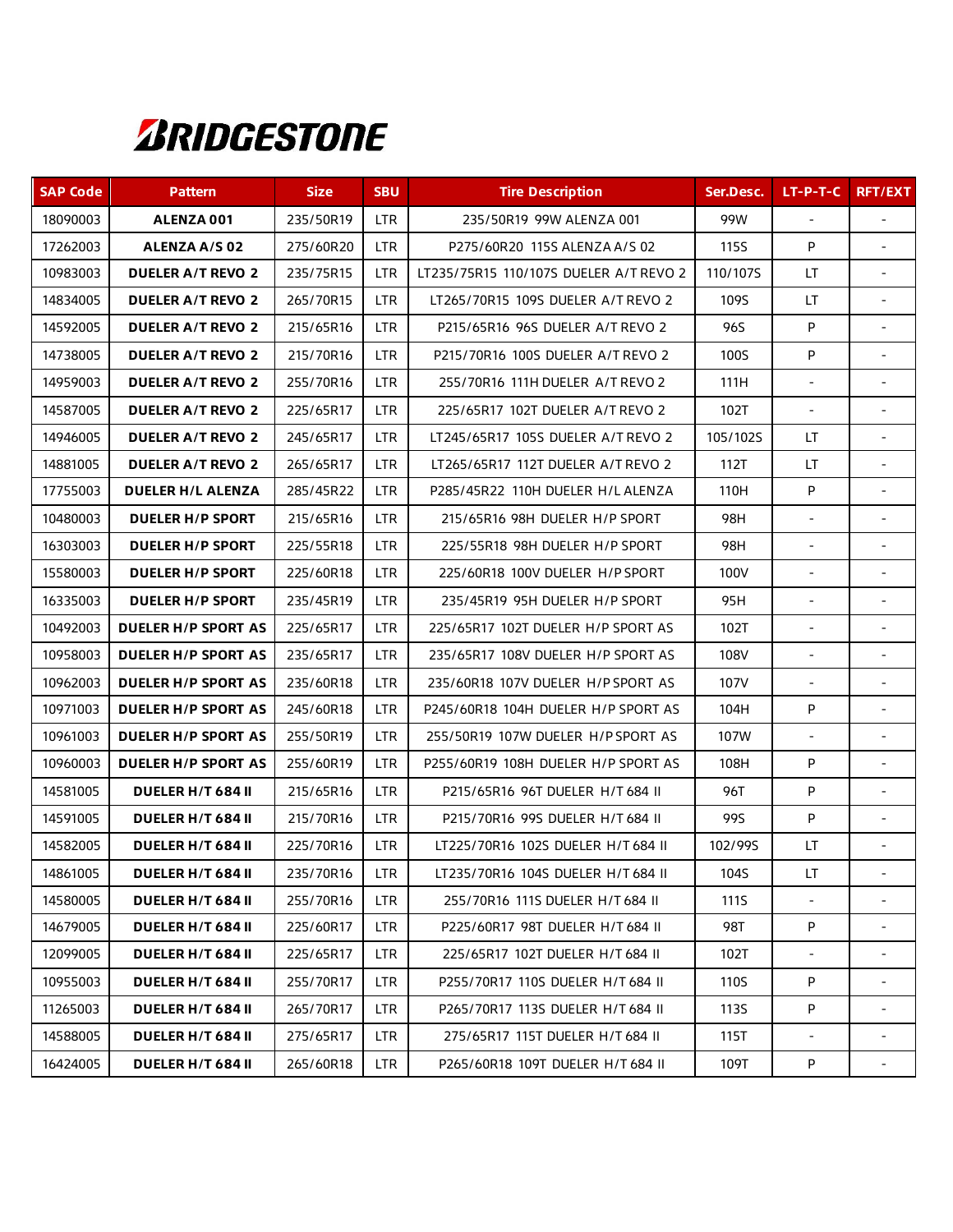| <b>SAP Code</b> | <b>Pattern</b>             | <b>Size</b> | <b>SBU</b> | <b>Tire Description</b>               | Ser.Desc.      | $LT-P-T-C$               | <b>RFT/EXT</b>           |
|-----------------|----------------------------|-------------|------------|---------------------------------------|----------------|--------------------------|--------------------------|
| 14594005        | DUELER H/T 684 II          | 265/65R18   | <b>LTR</b> | P265/65R18 112T DUELER H/T 684 II     | 112T           | P                        |                          |
| 10580005        | <b>DUELER H/T 840</b>      | 235/60R16   | <b>LTR</b> | 235/60R16 100H DUELER H/T 840         | 100H           |                          |                          |
| 10678005        | <b>DUELER H/T 840</b>      | 265/70R16   | <b>LTR</b> | 265/70R16 111S DUELER H/T 840         | 111S           | $\blacksquare$           |                          |
| 10673005        | <b>DUELER H/T 840</b>      | 265/65R17   | <b>LTR</b> | 265/65R17 112S DUELER H/T 840         | <b>112S</b>    | $\blacksquare$           | $\overline{\phantom{a}}$ |
| 11302005        | <b>DURAVIS R630</b>        | 205/70R15   | <b>LTR</b> | 205/70R15C DURAVIS R630               | $\blacksquare$ | C                        |                          |
| 16809003        | <b>ECOPIA H/L 422 PLUS</b> | 215/65R17   | <b>LTR</b> | 215/65R17 99H ECOPIA H/L 422 PLUS     | 99H            |                          |                          |
| 19517003        | ECOPIA H/L 422 PLUS        | 235/55R18   | <b>LTR</b> | 235/55R18 100H ECOPIA H/L 422 PLUS    | 100H           |                          |                          |
| 10871003        | M773                       | 215/75R14   | <b>LTR</b> | LT215/75R14 104/101R M773             | 104/101R       | LT                       |                          |
| 19773300        | Duravis R660               | 215/70R15   | <b>LTR</b> | 215/70R15 109/107S DURAVIS R660       | 109/107S       | $\mathsf{C}$             |                          |
| 18669300        | Duravis R660               | 195/60R16   | <b>LTR</b> | 195/60R16C 99/97H DURAVIS R660 TL     | 99/97H         | $\mathsf C$              | $\blacksquare$           |
| 19741300        | Duravis R660               | 205/65R16   | <b>LTR</b> | 205/65R16 107/105T DURAVIS R660       | 107/105T       | $\mathsf{C}$             |                          |
| 16447300        | Duravis R660               | 205/75R16   | <b>LTR</b> | 205/75R16C 110/108R DURAVIS R660      | 110/108R       | $\mathsf{C}$             |                          |
| 19029300        | Duravis R660               | 215/65R16   | <b>LTR</b> | 215/65R16C 109/107R DURAVIS R660      | 109/107R       | $\mathsf{C}$             |                          |
| 18671200        | Duravis R660               | 215/70R16   | <b>LTR</b> | 215/70R16C 108/106T DURAVIS R660A     | 108/106T       | $\mathsf{C}$             | $\blacksquare$           |
| 16536300        | Duravis R660               | 235/65R16   | <b>LTR</b> | 235/65R16C 115/113R DURAVIS R660      | 115/113R       | $\mathsf{C}$             | $\blacksquare$           |
| 19744300        | Duravis R660               | 225/65R16   | <b>LTR</b> | 225/65R16 112/110R DURAVIS R660       | 112/110R       | $\mathsf{C}$             | $\blacksquare$           |
| 19021200        | Duravis R660               | 235/60R17   | <b>LTR</b> | 235/60R17 109/107T DURAVIS R660A      | 109/107T       | C                        | $\blacksquare$           |
| 11500200        | <b>DUELER A/T 693II</b>    | 265/70R18   | <b>LTR</b> | 265/70R18 116H DUELER A/T 693II       | 116H           | $\omega$                 |                          |
| 19781200        | <b>DUELER A/T 693II</b>    | 245/75R17   | <b>LTR</b> | 245/75R17 112H DUELER A/T 693II       | 112H           | $\overline{\phantom{a}}$ | $\overline{\phantom{a}}$ |
| 19782200        | DUELER A/T 693III          | 285/60R18   | <b>LTR</b> | 285/60R18 116V DUELER A/T 693III      | 116V           | $\sim$                   |                          |
| 17736100        | <b>DUELER A/T REVO 3</b>   | 265/70R16   | <b>LTR</b> | 265/70R16P 111T DUELER A/T REVO 3     | 111T           | P                        |                          |
| 17738100        | <b>DUELER A/T REVO 3</b>   | 245/65R17   | <b>LTR</b> | 245/65R17P 105T DUELER A/T REVO 3     | 105T           | P                        |                          |
| 17739100        | <b>DUELER A/T REVO 3</b>   | 245/70R17   | <b>LTR</b> | 245/70R17P 108T DUELER A/T REVO 3     | 108T           | P                        | $\sim$                   |
| 17741100        | <b>DUELER A/T REVO 3</b>   | 265/65R17   | <b>LTR</b> | 265/65R17P 110T DUELER A/T REVO 3     | 110T           | P                        |                          |
| 17746100        | <b>DUELER A/T REVO 3</b>   | 265/60R18   | LTR        | 265/60R18 110T DUELER A/T REVO 3      | 110T           |                          |                          |
| 17749100        | <b>DUELER A/T REVO 3</b>   | 265/70R18   | LTR.       | 265/70R18P 124/121R DUELER A/T REVO 3 | 124/121R       | P                        |                          |
| 17751100        | <b>DUELER A/T REVO 3</b>   | 265/50R20   | LTR.       | 265/50R20 107T DUELER A/T REVO 3      | 107T           |                          |                          |
| 17752100        | <b>DUELER A/T REVO 3</b>   | 275/55R20   | LTR.       | 275/55R20P 111T DUELER A/T REVO 3     | 111T           | P                        |                          |
| 17753100        | <b>DUELER A/T REVO 3</b>   | 275/60R20   | LTR.       | 275/60R20P 114T DUELER A/T REVO 3     | 114T           | P                        |                          |
| 18519300        | <b>DUELER H/P SPORT</b>    | 315/35R21   | LTR.       | 315/35R21 111Y DUELER H/P SPORT XL    | 111Y           |                          |                          |
| 18449300        | <b>DUELER H/P SPORT</b>    | 285/40R21   | LTR.       | 285/40R21 109Y DUELER H/P SPORT XL    | 109Y           | $\overline{\phantom{a}}$ |                          |
| 17497300        | <b>DUELER H/P SPORT</b>    | 215/60R17   | <b>LTR</b> | 215/60R17 96H DUELER H/P SPORT        | 96H            | $\blacksquare$           |                          |
| 13572300        | <b>DUELER H/P SPORT</b>    | 225/50R17   | LTR.       | 225/50R17 94H DUELER H/P SPORT RFT    | 94H            | $\overline{\phantom{a}}$ | <b>RFT</b>               |